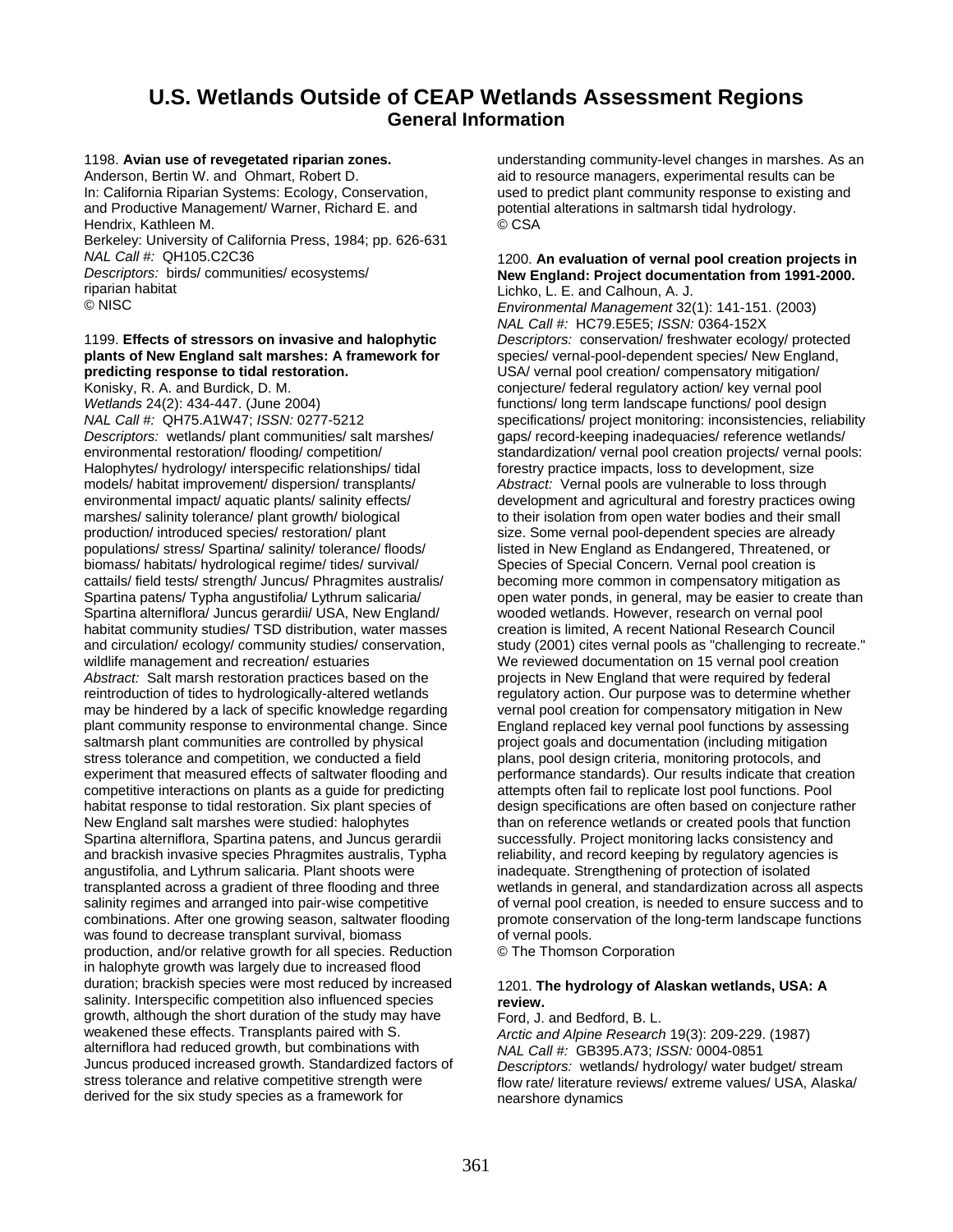*Abstract:* Alaska's wetland resources are vast and the literature dealing directly with any given aspect of Alaskan wetland hydrology is sparse. This review focuses on hydrological function and pays particular attention to (1) hydrologic inputs to and outputs from wetlands, and (2) the influence of wetlands on peak flow regulation. The influence of several characteristic high-latitude phenomena (permafrost, glaciers, and seasonal stream icings) on the overall water balance and the volume, areal distribution, rate, and timing of water release are discussed. © CSA

#### 1202. **Importance of small wetlands for the persistence of local populations of wetland-associated animals.**  Gibbs, James P.

*Wetlands* 13(1): 25-31. (1993) *NAL Call #:* QH75.A1W47; *ISSN:* 0277-5212 *Descriptors:* conservation/ isolation/ metapopulation/ population dynamics

*Abstract:* I simulated loss of small, legally unprotected freshwater wetlands in a 600 km-2 area of Maine, USA to examine how loss of small wetlands altered the geometry of the wetland mosaic and thereby might affect the dynamics of metapopulations of wetland-associated organisms. Loss of small wetlands resulted in total wetland area declining by 19% (from 2032 to 1655 ha), total wetland number declining by 62% (from 354 to 136 wetlands), and average inter-wetland distance increasing by 67% (from 0.6 to 1.0 km). Also, average upland-wetland proximity decreased by 50% (0.5 to 1.0 km), such that just 54% of the landscape was within the maximum migration distance (1000 m) of terrestrial-dwelling and aquatic-breeding amphibians after loss of small wetlands, versus 90% before loss. A spatiallystructured demographic model revealed that local populations of turtles, small birds, and small mammals, stable under conditions of no wetland loss, faced a significant risk of extinction (P gt 5%) after loss of small wetlands. No change in metapopulation extinction risk was evident for salamanders or frogs, largely because high rates of population increase buffered these taxa against local extinction. These results suggest that small wetlands play a greater role in the metapopulation dynamics of certain tax or wetland animals than the most area comprised by small wetlands might imply. © The Thomson Corporation

#### 1203. **Macroinvertebrate response to marsh management strategies in Utah.**

Huener, J. D. and Kadlec, J. A. *Wetlands* 12(2): 72-78. (1992) *NAL Call #:* QH75.A1W47; *ISSN:* 0277-5212 *Descriptors:* wildlife management/ marshes/ water levels/ macrofauna/ ecosystem management/ population density/ Invertebrata/ USA, Utah/ wildlife management/ macrofauna *Abstract:* The authors examined the response of aquatic macroinvertebrates to three marsh management strategies. The three management practices compared were conventional full pool management, full pool management with carp (Cyprinus carpio) control, and contour furrowing (also with carp control). Significant differences in standing crops (both numbers and biomass) of invertebrates were observed among the three management strategies. The contour furrowed area had the highest standing crops of water column invertebrates, followed by the carp-controlled full pool area, while the conventionally managed area had

the lowest standing crops. In the benthos, the two full pool areas (with and without carp) had higher standing crops than the contour furrowed area. Significant differences were noted in seasonal abundance, with all management practices having lowest densities of invertebrates in April and May. Implications for management include indications of the negative impacts of carp and winter drawdowns on invertebrates in managed marshes. © CSA

# 1204. **Relationship of breeding bird density and diversity to habitat variables in forested wetlands.**

Swift, B. L.; Larson, J. S.; and DeGraaf, R. M. *Wilson Bulletin* 96(1): 48-59. (1984) *NAL Call #:* 413.8; *ISSN:* 0043-5643 *Descriptors:* Aves/ community structure/ breeding/ forest wetland habitat relationships/ semiaquatic habitat/ forested wetland/ forest/ wetland/ breeding community structure relationships/ Massachusetts/ Connecticut Valley/ breeding community structure relative to forest wetland variables © The Thomson Corporation

#### 1205. **Relationships among wetland and indicators in Hawaiian rain forest.**

Wakeley, James S.; Sprecher, Steven W.; and Lichvar, Robert W.

*Wetlands* 16(2): 173-184. (1996)

*NAL Call #:* QH75.A1W47; *ISSN:* 0277-5212 *Descriptors:* ecology: environmental sciences/ methods and techniques/ soil science/ field method/ habitat/ hydric soil/ hydrophytic vegetation/ rain forest/ terrestrial ecology/ undulating flow pattern/ wetland/ wetland identification/ wetland indicators

*Abstract:* We applied established methods for wetland identification in lowland and montane wet forests (rain forests) on the island of Hawaii to determine whether rain forests exhibited wetland indicators specified in delineation manuals and to examine relationships among indicators of hydrophytic vegetation, hydric soils, and wetland hydrology. Morphological characteristics and ferrous iron tests indicated pockets of hydric organic soils within areas mapped as Folists. Hydrophytic vegetation decisions based on prevalence values agreed with hydric soil determinations more often than did decisions based on dominant plant species. None of the rain forest types we studied exhibited wetland indicators throughout, but some sites contained scattered small wetlands occupying microtopographic lows created by cracks, folds, and undulating flow patterns in the lava bedrock. Further work is needed to identify reliable wetland indicators that can be used during drier portions of the year and to distinguish hydric from nonhydric organic rain forest soils.

© The Thomson Corporation

#### 1206. **A review of vertebrate community composition in seasonal forest pools of the northeastern United States.**

Paton, Peter W. C.

*Wetlands Ecology and Management* 13(3): 235-246. (2005) *NAL Call #:* QH541.5.M3 W472; *ISSN:* 0923-4861 *Descriptors:* terrestrial ecology: ecology, environmental sciences/ community composition/ breeding habitat/ seasonally flooded wetland/ seasonal forest pool *Abstract:* Seasonally-flooded wetlands occur throughout the world and provide important foraging, resting, and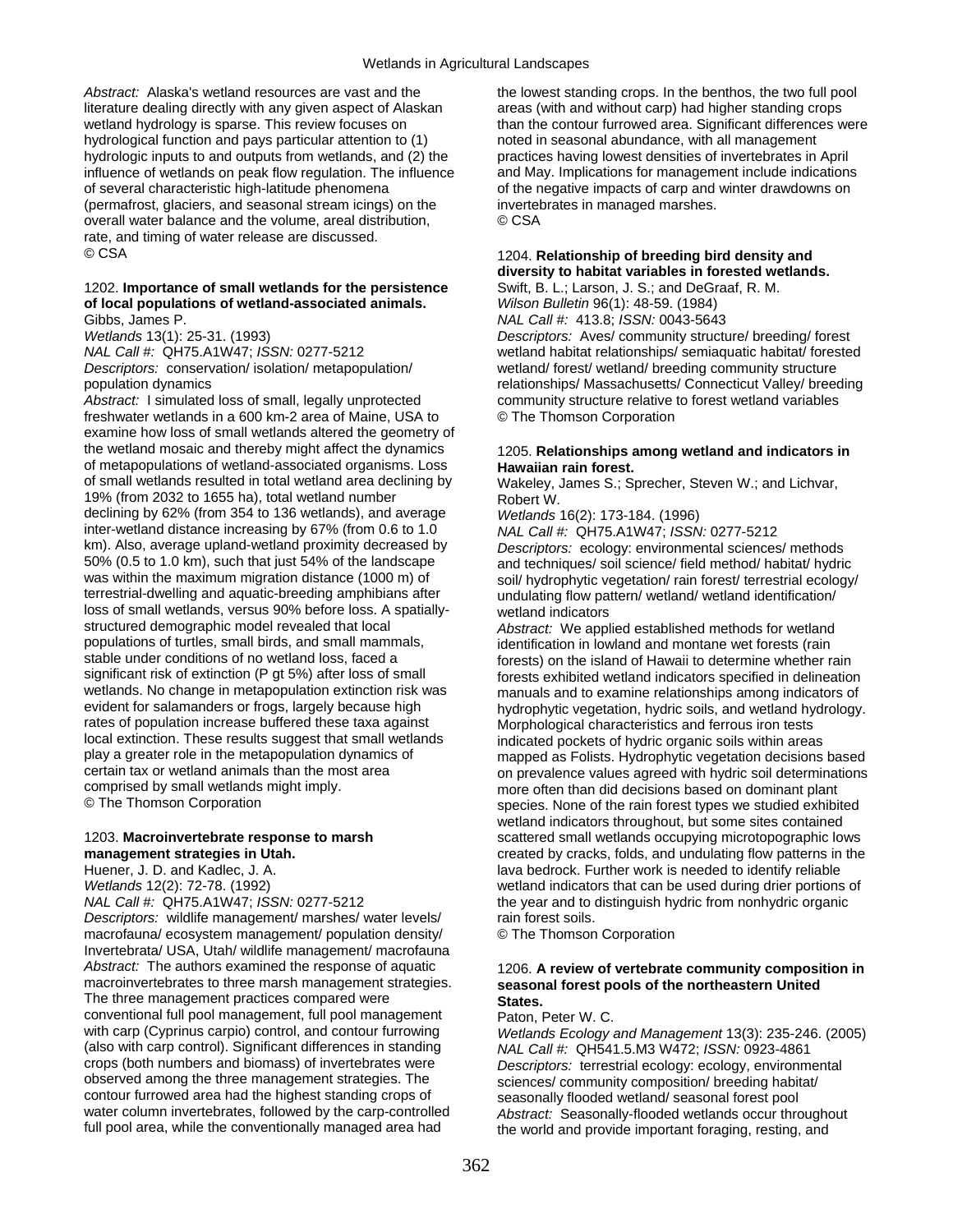breeding habitat for a broad array of organisms. This review summarizes our current understanding of vertebrate community composition at seasonal forest pools in the northeastern United States. These wetlands typically have hydroperiods that range from temporarily flooded to intermittently exposed, which reduces densities of many potential predators (e.g., fish). Current research has shown that pool hydroperiod, canopy closure, vegetation structure within pools, presence of potential predators, and landscape structure surrounding pools are the key factors determining vertebrate diversity at seasonal forest pools. Of 25 species of amphibians in the region, frogs (10 of 12 species) are more likely to breed in seasonal forest pools than salamanders (6 of 13 species). Seven of 10 amphibian species that breed in seasonal forest pools are state-listed as threatened or endangered. Among 27 species of reptiles, 3 of 15 species of snakes, and 6 of 12 species of turtles utilize seasonal pools during at least one stage of their annual cycle. Seasonal forest pools are important foraging and basking habitat for three species of. turtles listed as threatened or endangered. Compared to other vertebrate taxa, most species of mammals are habitat generalists, with 50 of 63 mammal species potentially foraging at seasonal pools during part of their annual cycle. Chiroptera (bats; all 9 species) arc believed to actively forage at seasonal pools and some Insectivora, particularly Sorex palustris Richardson and S. fumeus (Miller) and Condylura cristata (L.), are detected regularly at seasonal pools. Breeding birds are less likely to utilize seasonal pools than other vertebrate taxa, although 92 of 233 species might forage or breed near seasonal pools. Several species of Anatidae, Rallidae, and some Passeriformes use seasonally flooded pools. All vertebrates that use seasonal forest pools use other habitats during some stage in their life cycle; thus gaining a clear understanding of their habitat requirements is critical to their long-term persistence. © The Thomson Corporation

#### 1207. **Stream/aquifer interactions at Great Sand Dunes National Monument, Colorado: Influences on interdunal wetland disappearance.**

Wurster, Frederic C.; Cooper, David J.; and Sanford, William E.

*Journal of Hydrology (Amsterdam)* 271(1-4): 77-100. (2003) *NAL Call #:* 292.8 J82; *ISSN:* 0022-1694

*Descriptors:* climatology: environmental sciences/ freshwater ecology: ecology, environmental sciences/ groundwater ecology: ecology, environmental sciences/ ground water level measurement/ ground water modeling/ mathematical and computer techniques/ natural stable isotope analysis/ applied and field techniques/ sand creek channel incision/ buried seed banks/ climatic fluctuations/ dune movement/ ground water pumping: agriculture related, regional water table lowering/ hydrologic data/ intermittent sand creek flows/ local hydrologic process changes/ long term wet dry cycles/ pressure waves: ground water level influence/ regional stream flow records/ seepage/ severe drought/ soil stratigraphy/ stream/ stream/ aquifer interactions: interdunal wetland disappearance influence/ sub creek ground water mound: seasonal development, seasonal dispersion/ unconfined aquifer/ wetland area

*Abstract:* Between 1937 and 1995 a complex of more than 100 interdunal wetlands disappeared from Great Sand Dunes National Monument, Colorado. We investigated

three hypotheses that could explain wetland disappearance: (1) dune movement during a severe drought in the 1950s buried the wetlands, (2) agriculture related ground water pumping lowered the regional water table, and (3) changes in local hydrologic processes led to wetland loss. We used regional stream flow records, ground water level measurements, natural stable isotope analyses, soil stratigraphy, buried seed banks, and ground water modeling to address these hypotheses. Hydrologic data and stable isotope analyses illustrated the interaction between Sand Creek, a nearby stream, and the unconfined aquifer in the area where wetlands occurred. When the intermittent Sand Creek flows, seepage through its bed creates a large ground water mound under the creek. The seasonal development and dispersion of this mound propagates pressure waves through the aquifer that influence ground water levels up to 2 km from Sand Creek. Our data suggest the primary factors contributing to wetland disappearance were recent climatic fluctuations and incision of the Sand Creek channel. Below average stream flow between 1950 and 1980 reduced the duration of Sand Creek flow across the dune complex, minimizing ground water mound development. Consequently, the water table in the unconfined aquifer dropped apprx 1.0 m and interdunal wetlands dried up. Twentieth Century incision of Sand Creek's channel reduced ground water mound height apprx 2.5 m, decreasing seasonal water table fluctuations at interdunal wetlands and contributing to the overall water table decline. Long-term wet and dry cycles affect the water table elevation more than channel incision, leading us to conclude that many interdunal wetlands are ephemeral features. Wetland area is maximized during consecutive years of above average Sand Creek discharge and minimized as the water table drops during dry periods.

© The Thomson Corporation

# 1208. **Weather-related effects on woodland vernal pool hydrology and hydroperiod.**

Brooks, Robert T. *Wetlands* 24(1): 104-114. (2004) *NAL Call #:* QH75.A1W47; *ISSN:* 0277-5212 <http://www.treesearch.fs.fed.us/pubs/6982>

*Descriptors:* hydrology/ hydroperiod/ potential evapotranspiration/ precipitation/ vernal pools/ woodland vernal pools

*Abstract:* Woodland vernal pools occur commonly throughout northeastern North America. These pools provide preferred breeding habitat for mole salamanders (Ambystoma spp.) and wood frogs (Rana sylvatica) and support an abundant and diverse macroinvertebrate fauna. Vernal pool hydrology, and especially hydro-period or duration of the wet phase, affects the composition and productivity of pool fauna. The hydrology of ephemeral wetlands is dominated by local weather conditions. In this paper, I report a ten-year record of the relationships between precipitation and evapotranspiration and waterlevel change and hydroperiod in four typical southern New England vernal pools. Long-term average precipitation is evenly distributed throughout the year in the Northeast; potential evapotranspiration peaks in the summer months and exceeds precipitation from mid-June through mid-September. This period of water deficit causes the period of maximum vernal pool drying. Vernal pool hydroperiods were shorter and pools dried earlier in those years with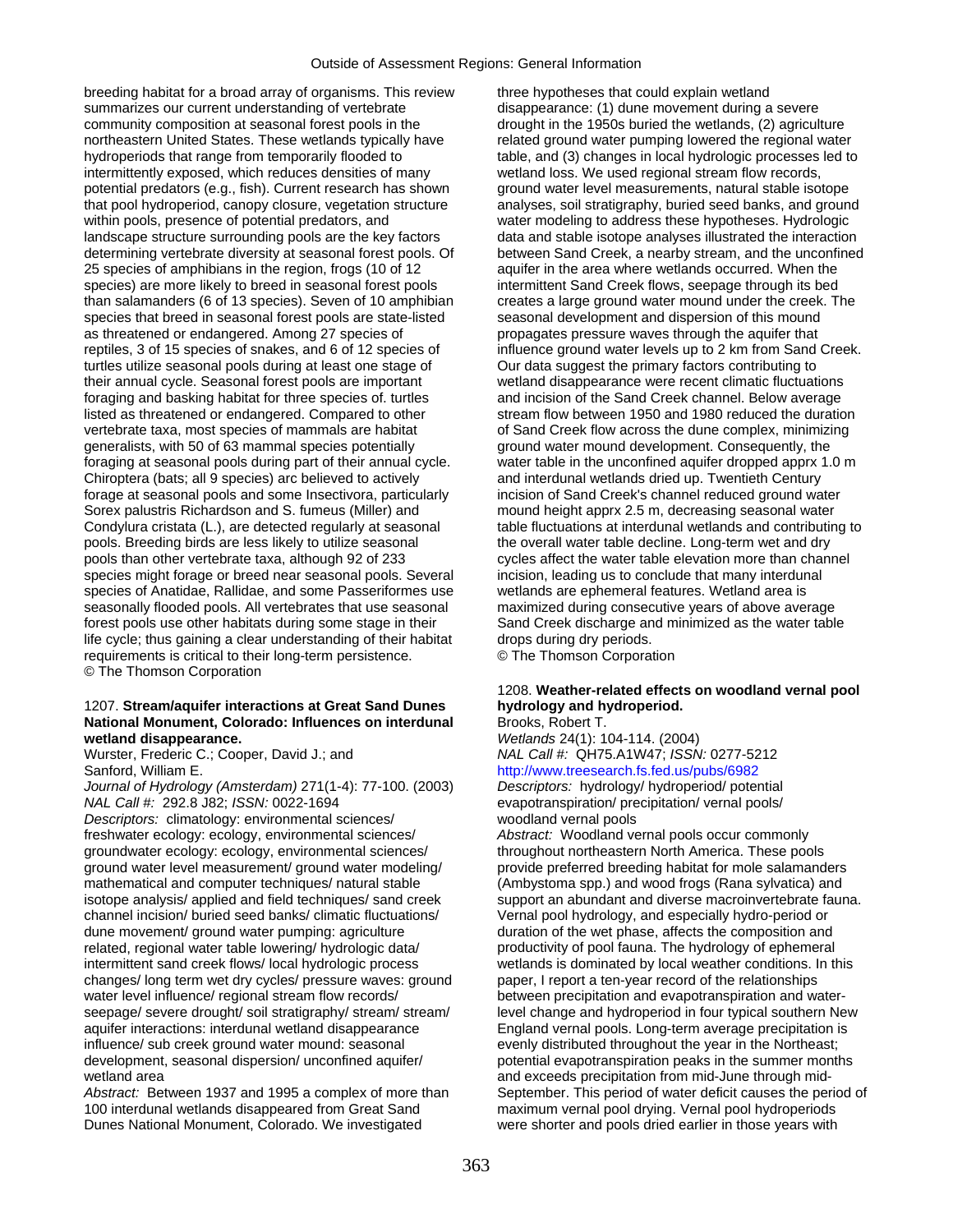larger cumulative water deficits, especially when early spring ground-water resources were below long-term means and late winter snowpack was reduced or absent. Weekly water-level change in vernal pools was significantly related to precipitation and potential evapotranspiration, with precipitation having 2-5 times greater effect than evapotranspiration. Under climate-change predictions of more episodic precipitation and increased evapotranspiration, vernal pools would dry earlier in the year and remain dry longer. These changes would

adversely affect the successful reproduction of poolbreeding amphibians and isolate the remaining productive pools.

This citation is from Treesearch.

#### 1209. **Wetland features that influence occupancy by endangered Hawaiian duck on the island of Hawaii.**  Uyehara, Kimberly J.

Annandale-on-Hudson, New York: Bard College, 2005. *Descriptors:* wetlands/ ducks/ wildlife habitat/ ecology

# **Effects of Agricultural Conservation Practices on Wetlands**

#### 1210. **Contaminant loading in drainage and fresh water used for wetland management at Stillwater National Wildlife Refuge.**

Kilbride, K. M.; Paveglio, F. L.; Altstatt, A. L.; Henry, W. G.; and Janik, C. A.

*Archives of Environmental Contamination and Toxicology* 35(2): 236-248. (Aug. 1998)

*NAL Call #:* TD172.A7; *ISSN:* 0090-4341

*Descriptors:* wetlands/ agricultural pollution/ drainage water/ ecosystem management/ arid environments/ agricultural runoff/ heavy metals/ detritus/ dissolved chemicals/ pesticides/ USA, West/ drains/ water pollution/ pollution load/ contamination/ water management/ land management/ freshwater pollution/ drainage/ trace elements/ aquatic organisms/ biota/ irrigation/ national parks/ USA, Nevada, Stillwater National Wildlife Refuge/ USA, Nevada, Stillwater Natl. Wildl. Refuge/ characteristics, behavior and fate/ sources and fate of pollution/ freshwater pollution

*Abstract:* Throughout the western United States, studies have identified various detrimental effects of contaminants to aquatic biota from the use of agricultural drainage water for management of arid wetlands. However, little is known about the relative contributions of contaminant loading from pollutants dissolved in water compared with those carried by drifting material (e.g., detritus) associated with drainage water. Consequently, we determined loading rates for contaminants dissolved in water and those incorporated by drifting material for drainage (Diagonal Drain) as well as fresh (S-Line Canal) water used for wetland management at Stillwater National Wildlife Refuge (SNWR), Nevada during the early, middle, and late periods of the irrigation season (June through mid-November) in 1993. We found loading rates for trace elements throughout the irrigation season were almost entirely (> 98%) associated with contaminants dissolved in the water rather than incorporated by drift. Although drift contributed little to the total loading for trace elements to SNWR wetlands, contaminant concentrations were much greater in drift compared with those dissolved in water. Loading rates for dissolved As, B, Hg, and total dissolved solids (TDS) differed among periods for the Diagonal Drain. Along the Diagonal Drain, loading rates for dissolved As, B, Hg, Mo, unionized ammonia (NH sub(3)-N), TDS, and Zn differed among its three sampling sites. B was the only trace element with differences in loading rates for drift among periods from the Diagonal Drain. In contrast, loading rates for As, B, Cr, Cu, Hg, Se, and Zn in drift differed among periods for the S-Line Canal. Along Diagonal Drain, loading rates in drift for B (middle and late periods), Cr, Cu, and Zn

differed among sites. Hg (x greater than or equal to 12.0 ng/L) and NH sub(3)-N (x greater than or equal to 0.985 mg/L) dissolved in water as well as B (x greater than or equal to 97.4 mu g/g DW) and Hg (x greater than or equal to 0.461 mu g/g DW) in drift from the Diagonal Drain and S-Line Canal exceeded screening levels (SLs) for protection of aquatic biota throughout the irrigation season. Dissolved As (x greater than or equal to 0.0426 mg/L) in water from the Diagonal Drain during all periods exceeded the SL for protection of aquatic biota. Dissolved B  $(x = 1.03$  mg/L) in water from the Diagonal Drain during the early period exceeded the SL for protection of aquatic biota. © CSA

#### 1211. **Detailed study of irrigation drainage in and near wildlife management areas, west-central Nevada, 1987-90.**

Hoffman, R. J.

Denver, Colo.: U.S. Geol. Survey, Earth Science Information Center, 1994. USGS Water-Resources Investigations Report.

*NAL Call #:* GB701.W375 no.92-4024C *Descriptors:* wetlands/ wildlife habitats/ water quality/ irrigation effects/ public health/ contamination/ toxicity/ heavy metals/ agricultural hydrology/ aquatic life/ bioaccumulation/ water pollution effects/ USA, Nevada/ Stillwater Wildlife Management Area

*Abstract:* This report presents a summary of the detailed scientific study of Stillwater Wildlife Management Area and other nearby wetlands in west-central Nevada during 1987- 90. The work was funded by the National Irrigation Water Quality Program of the U.S. Department of the Interior with the overall objectives of determining (1) the extent, magnitude, and effects of selected water-quality constituents associated with irrigation drainage on fish, wildlife, and human health, and (2) the sources and exposure pathways that cause contamination where adverse effects are documented. Much of the information in this report was summarized from two previously published interpretive reports that were completed to fulfill study objectives. Where applicable, data for the study area from other published sources also were utilized. The results of these studies indicate that the aquatic biota in natural wetlands of the Carson Desert are adversely affected by hydrological and geochemical sources and processes in the Newlands Irrigation Project area. Reactions between water and naturally occurring minerals in the shallow alluvial aquifer increase concentrations of potentially toxic constituents in ground water that eventually enters the wetlands. Once in the wetlands, these constituents are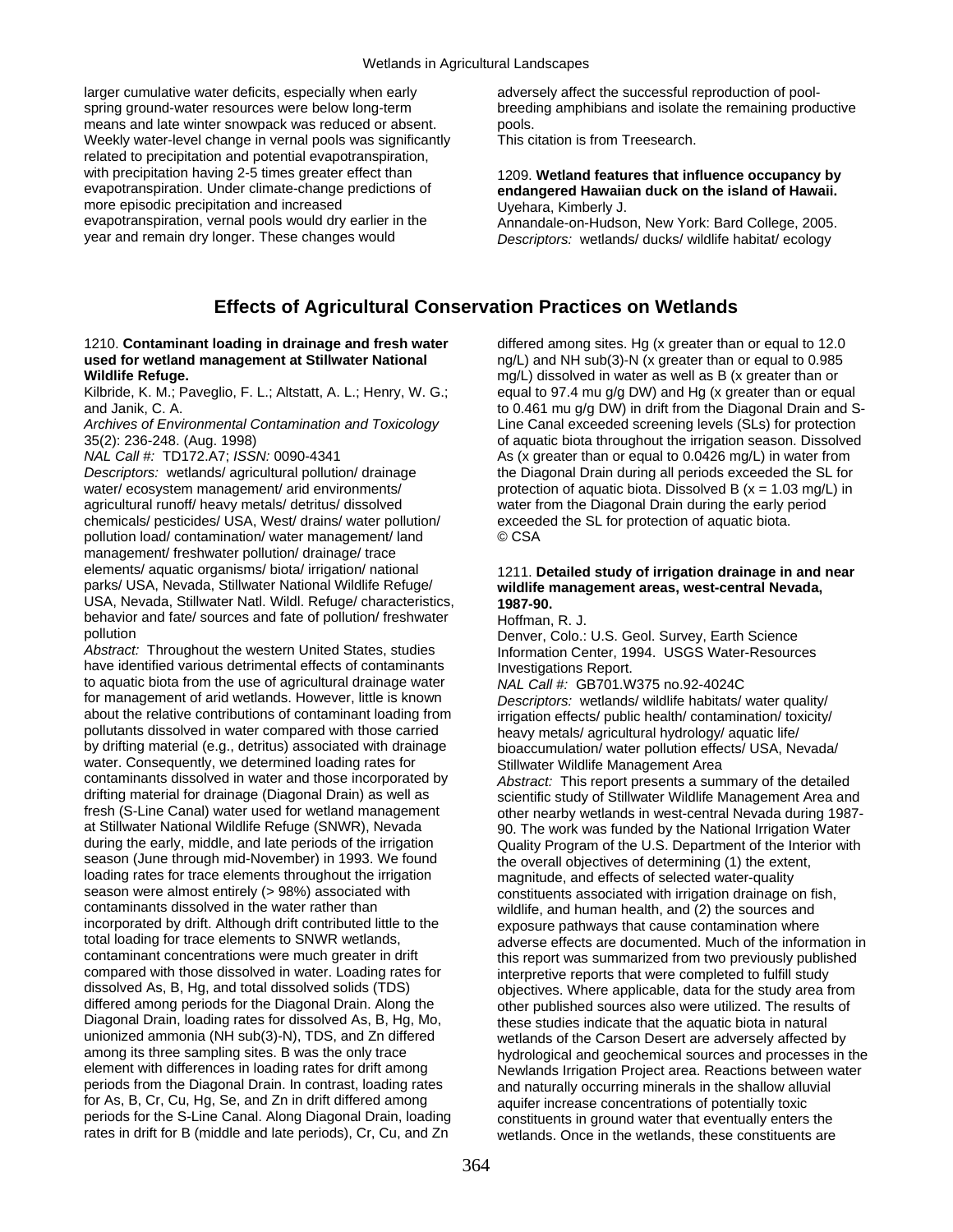further concentrated by evaporation and transpiration. Water from some agricultural drains that enter Stillwater WMA was acutely toxic to aquatic organisms. The drains in the agricultural areas, which eventually discharge to the wetlands, were also implicated as sites of uptake of selenium and mercury by aquatic organisms. © CSA

#### 1212. **Detailed study of irrigation drainage in and near wildlife management areas, west-central Nevada, 1987- 90 - Part B: Effect on biota in Stillwater and Fernley wildlife management areas, and other nearby wetlands.**  Hallock, R. J. and Hallock, L. L.

Denver, Colo.: U.S. Geological Survey; Water Resources Investigation Report: 92-4024B, 1993.

*Descriptors:* wetlands/ water pollution effects/ toxicity/ selenium/ dissolved solids/ water quality/ waterfowl/ water control/ wildlife/ irrigation/ drainage/ pollution effects/ USA, Nevada, Stillwater/ irrigation drainage/ pollution effects/ water pollution effects/ dissolved solids/ waterfowl/ water control

*Abstract:* A water-quality reconnaissance study during 1986-87 found high concentrations of several potentially toxic elements in water, bottom sediment, and biota in and near Stillwater Wildlife Management Area (WMA). This study prompted the U.S. Department of the Interior to initiate a more detailed study to determine the hydrogeochemical processes that control water quality in the Stillwater WMA, and other nearby wetlands, and the resulting effects on biota, especially migratory birds. Present wetland size is about 10% of historical size; the dissolved-solids load in the water in these now-isolated wetlands has increased only moderately, but the dissolvedsolids concentration has increased more than seven-fold. Wetland vegetation has diminished and species composition in flow water has shifted to predominant salttolerant species in many areas. Decreased vegetative cover for nesting is implicated in declining waterfowl production. Decreases in numbers or virtual absence of several wildlife species are attributed to degraded water quality. Results of toxicity tests indicate that water in some drains and wetland areas is acutely toxic to some fish and invertebrates. Toxicity is attributed to the combined presence of arsenic, boron, lithium, and molybdenum. Biological pathways are involved in the transport of mercury and selenium from agricultural drains to wetlands. Hatch success of both artificially incubated and field-reared duck eggs was greater than/= 90 percent; no teratogenesis was observed. Mercury in muscle tissue of waterfowl harvested from Carson Lake in October 1987 exceeded the human health criterion six-fold. © CSA

#### 1213. **Detailed study of selenium and selected elements in water, bottom sediment, and biota associated with irrigation drainage in the middle Green River basin, Utah, 1988-90.**

Stephens, D. W.; Waddell, B.; Peltz, A.; and Miller, J. B. Denver, Colo.: U.S. Geological Survey; Water-Resources Investigations Report 92-4084, 1992. 164 p. *Descriptors:* wetlands/ bioaccumulation/ drainage water/ selenium/ water pollution effects/ water pollution sources/ ducks/ irrigation/ water birds/ waterfowl/ wildlife habitats *Abstract:* Studies completed at Stewart Lake Waterfowl Management Area, lower Ashley Creek, Ouray National

Wildlife Refuge, and Pariette Wetlands, Utah identified several areas where selenium was adversely affecting water quality and creating a hazard to wildlife. The source of contamination at Stewart Lake is drainwater and shallow groundwater from soils derived from Mancos Shale. Median concentrations of selenium in all drainwater discharged to Stewart Lake exceeded the State standard of 5 microg/L established for wildlife protection. Selenium concentrations i all biological tissues sampled at Stewart Lake Waterfowl Management Area were large compared to concentrations in biota from most other sites in the middle Green River basin. Selenium concentrations in Ashley Creek upstream of the City of Vernal generally were less than 1 microg/L but 12 miles downstream averaged 73 microg/L. The source of the contamination was believed to be from inflows of shallow groundwater and surface water originating as seepage from a sewage-lagoon system that flows through Mancos Shale and mobilizes selenium. Waterfowl from the area contained selenium concentrations as large as 27.2 microg/g in muscle tissue, and an eared grebe egg contained 71 microg/g. Selenium contamination of ponds at Ouray National Wildlife Refuge was limited to a small area on the western part of the refuge and was apparently due to seepage of shallow groundwater into waterfowl ponds. Geometric mean concentrations of selenium in plants, invertebrates, bird eggs, and fish from the North and South Roadside Ponds were larger than concentrations known to cause reproductive failure in mallards. (USGS) © CSA

### 1214. **Effects of agricultural runoff on vegetation composition of a priority conservation wetland, Vermont, USA.**

Gustafson, S. and Wang, D.

*Journal of Environmental Quality* 31(1): 350-357. (2002) *Descriptors:* wetlands/ agriculture/ composition/ conservation/ runoff/ vegetation/ watersheds/ subwatersheds/ environmental engineering/ water pollution/ conservation of natural resources/ ecosystem/ eutrophication/ plants

*Abstract:* This study examined the effects of agricultural runoff on the vegetation structure of Franklin Bog, a priority conservation area located in a rapidly developing region of northwestern Vermont. Forested and agricultural runoff from the mixed land use watershed created differential vegetation patterns in the wetland, including weedy species introductions. Concentrations of nitrogen and phosphorus were measured in the stream runoff from four forested subwatersheds and two agricultural subwatersheds. Nutrient concentrations were significantly higher for agricultural vs. forested runoff for all measured parameters. Nitrate and total phosphorus concentrations in agricultural runoff ranged from 0.62 to 1.35 mg L-1 and 0.07 to 0.37 mg L-1, respectively. Forested runoff values were less than 0.37 mg L-1 nitrate and 0.09 mg L-1 total phosphorus. Significantly higher proportions of weedy species occurred at impacted vs. reference sites  $(46 \pm 5\% \text{ vs. } 23 \pm 4\%)$ . Furthermore, significantly higher total percent vegetated cover occurred at impacted vs. reference sites (116  $\pm$  11% vs.  $77 \pm 9\%$ ) suggesting nutrient induced plant growth. Of the nine frequently occurring species categorized as bog species, only one was found within impacted sites while all nine were found at the reference sites. This suggests that the wetland's distinctive native flora is being replaced by widespread, vigorous species enhanced by agricultural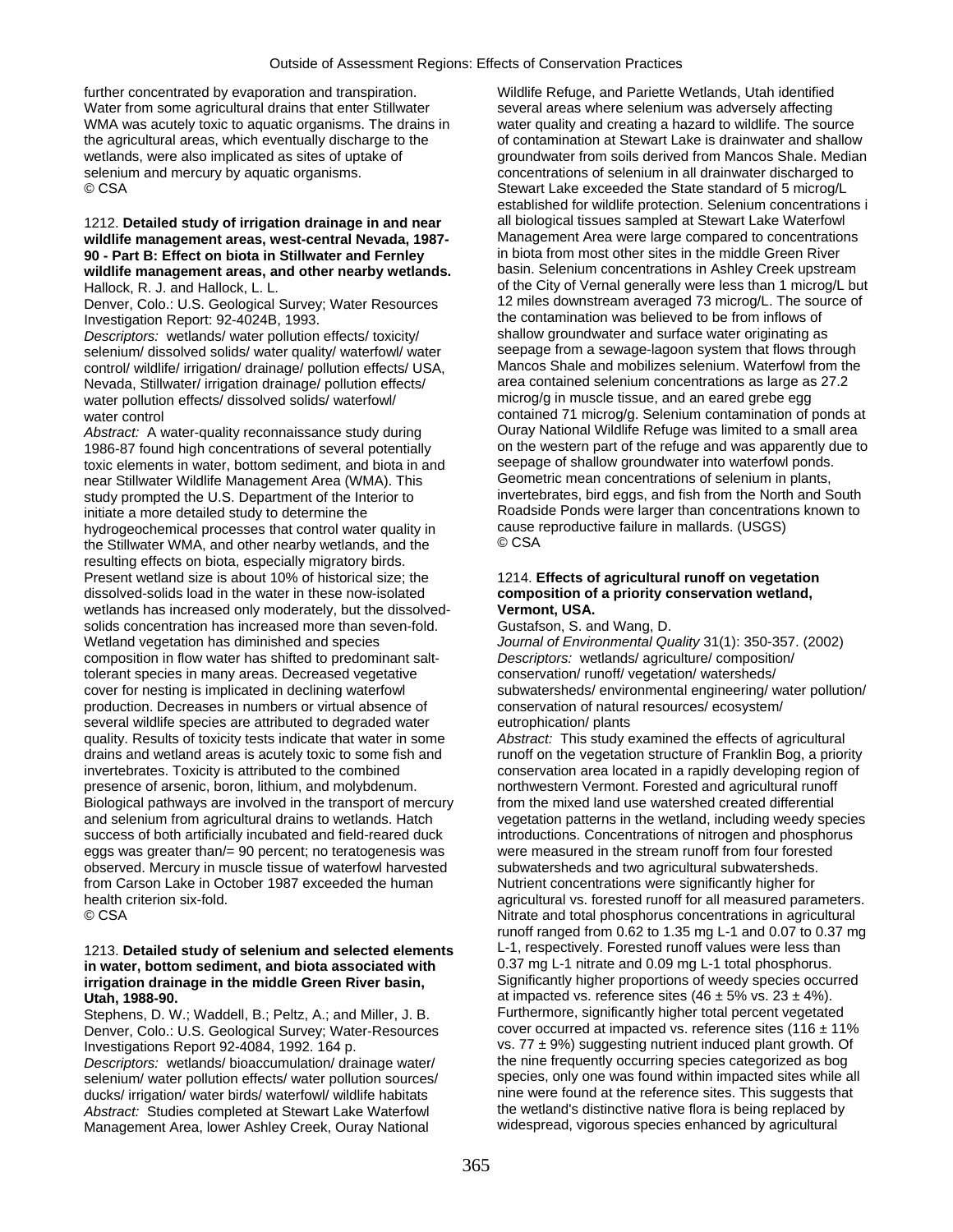nonpoint pollution in the watershed of Franklin Bog. Protection of wetlands requires attention to conservation measures throughout the entire watershed. © 2006 Elsevier B.V. All rights reserved.

## 1215. **Physical, chemical, and biological data for detailed study of irrigation drainage in the middle Green River basin, Utah, 1988-89, with selected data for 1982-87.**

Peltz, L. A. and Waddell, B.

Denver, Colo.: U.S. Geological Survey; Open-File Report 91-530, 1991. 213 p.

*Descriptors:* wetlands/ water quality/ water pollution sources/ nonpoint pollution sources/ Utah/ selenium/ irrigation/ drainage water/ sediments/ plants/ waterfowl/ fish/ invertebrates/ water measurement/ data collections/ irrigation

*Abstract:* Physical, chemical, and biological data were collected in the middle Green River basin, eastern Utah, between 1988 and 1989, as part of a detailed study of the effects of irrigation drainage on wetlands areas. Datacollection efforts were concentrated in the Stewart Lake Waterfowl Management Area near Jensen, and Ouray National Wildlife Refuge near Ouray. Data also were collected from Ashley Creek near Vernal, Pelican Lake near Ouray, and in Pariette Wetlands near Myton. A limited quantity of data collected during earlier studies (1982-87), funded by the U.S. Fish and Wildlife Service, also is included. This report contains data needed to assess the effects of selenium and other potentially toxic contaminants on streams and wetlands. Data consist of concentrations of trace elements and common elements in samples of water, sediments, plants, waterfowl, birds, fish, and invertebrates. Other data presented in the report are groundwater levels, surface water discharges, radiochemical constituents in water, analyses of organochlorine compounds in biota, and morphometric measurements of biota. (USGS) © CSA

#### 1216. **Protection of habitat for rare wetland fauna during timber harvesting in Massachusetts (USA).**  Kittredge, D. B.

*Natural Areas Journal* 16(4): 310-317. (1996) *Descriptors:* wetlands/ conservation/ rare species/ environmental protection/ trees/ harvesting/ nature conservation/ aquatic organisms/ ecosystem disturbance/ environmental impact/ forestry/ environmental effects/ forest industry/ USA, Massachusetts/ harvesting/ forest industry/ trees/ forestry/ rare species/ nature conservation/ aquatic organisms/ ecosystem disturbance/ environmental impact/ environmental effects

*Abstract:* The practice of harvesting timber is commonly thought of as conflicting with the protection of rare species habitat. In Massachusetts, over 5 years and more than 3,300 harvesting operations, rare wetland faunal habitat was involved 5.3% of the time (175 occurrences). The Massachusetts Natural Heritage and Endangered Species Program reviewed all proposed harvesting that involved habitat for rare wetland species and determined that operations would cause "no impact" in 58.9% of the cases, "possible impact" in 40% of the cases, and "definite impact" in 1.1% of the cases. Rare fauna whose habitat was most frequently involved were wood turtle (Clemmys insculpta), spotted turtle (Clemmys guttata), and spring salamander (Gyrinophilus porphyriticus). The Natural Heritage and

Endangered Species Program recommended mitigating measures such as timing of the harvest, buffers around water bodies, improved stream crossing techniques, and other practices. In most circumstances, these were incorporated into the forest cutting plan and were made a requirement of the operation. When they were not required, the regulating agency had determined that the recommendations did not apply to the specific circumstances on the ground. In general, habitat of rare wetland faunal species is not impacted by timber harvesting in Massachusetts, and likewise, harvesting is not seriously impacted by habitat protection. Regulation of harvesting, an atlas of rare species habitats, and good communication result in protection of habitat that is compatible with harvesting.

© CSA

# 1217. **Role of wetlands and developed land use on dissolved organic nitrogen concentrations and DON/TDN in northeastern U.S. rivers and streams.**

Pellerin, B. A.; Wollheim, W. M.; Hopkinson, C. S.; Mcdowell, W. H.; Williams, M. R.; Voeroesmarty, C. J.; and Daley, M. L.

*Limnology and Oceanography* 49(4): 910-918. (2004) *NAL Call #:* GC1 .L5; *ISSN:* 0024-3590

*Descriptors:* watersheds/ resource management/ dissolved organic nitrogen/ drainage water/ anthropogenic factors/ agriculture/ man-induced effects/ rivers/ streams/ organic matter/ nitrogen/ human factors/ drainage/ urban areas/ land use/ limnology/ dissolved organic matter in river water/ nitrogen in watersheds/ nitrogen in wetlands/ USA, Massachusetts

*Abstract:* Previous studies have shown that watersheds with significant human development (i.e., urban and agricultural land use) generally have higher concentrations and fluxes of dissolved inorganic nitrogen (DIN) in comparison to less-developed or forested watersheds. However, the impact of watershed development on dissolved organic nitrogen (DON) concentrations in drainage waters has received little attention. We present data from 39 watersheds in Massachusetts (Ipswich River watershed) encompassing a gradient of developed land use (0%-92% urban plus agriculture) and wetland abundance (0%-32%) to assess controls on mean annual DON concentrations and DON/total dissolved nitrogen (TDN) in drainage waters. In addition, we compiled published data from 119 northeastern U.S. watersheds to evaluate broader-scale relationships between DON, developed land use, and wetlands. The percentage of developed land is a poor predictor of DON concentrations in the Ipswich watersheds ( $r$  super( $2$ ) = 0.09) and the compiled dataset ( $r$  $super(2) = 0.27$ . In contrast, wetland percentage explains 56% of the variability in DON concentrations in the Ipswich watersheds, and 60% when all literature data are included. Excluding watersheds with direct wastewater inputs to surface waters improves the regional relationship significantly ( $r$  super( $2$ ) = 0.79). The DON:TDN ratio is best explained by a multiple regression of wetland percentage and developed land use percentage for both the Ipswich watersheds ( $r$  super( $2$ ) = 0.73) and the compiled dataset ( $r$  $super(2) = 0.50$ . Watersheds with abundant wetlands may therefore have high DON concentrations and DON:TDN ratios despite elevated anthropogenic nitrogen inputs associated with human development. © CSA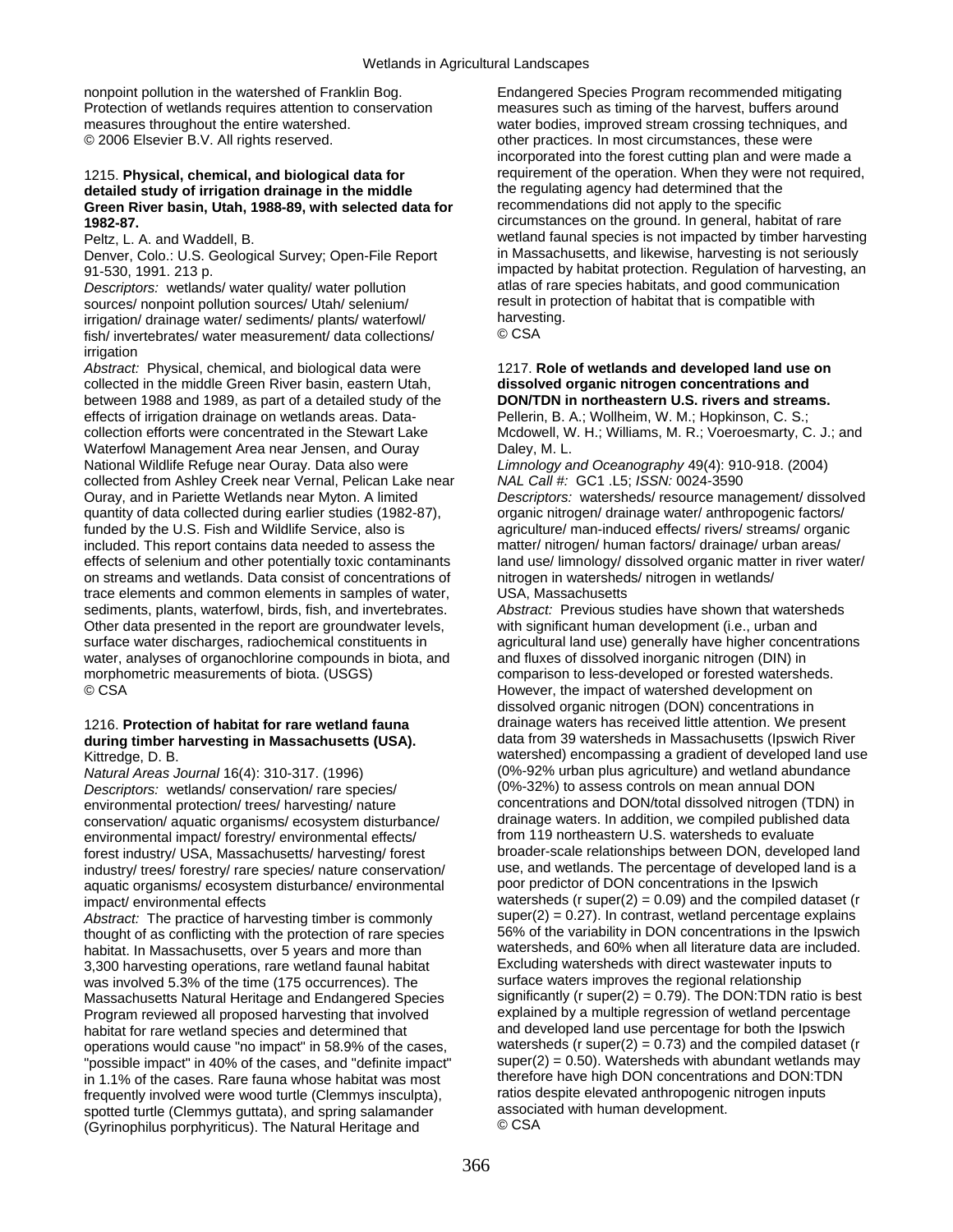#### 1218. **The transformation of Sonoran desert wetlands following the historic decrease of burning.**

Davis, O. K.; Minckley, T.; Moutoux, T.; Jull, T.; and Kalin, B.

*Journal of Arid Environments* 50(3): 393-412. (2002) *NAL Call #:* QH541.5.D4J6; *ISSN:* 0140-1963 *Descriptors:* wetlands/ historical ecology/ fires/ sediments/ vegetation changes/ vegetation/ history/ deserts/ fungi/ plant populations/ USA, Arizona/ Mexico *Abstract:* The analysis of sediments from six wetlands (cienegas) in the Sonoran Desert of Arizona, U.S.A., and Sonora, Mexico, document a marked expansion of wetland taxa--particularly woody plants--about 200 years ago at the beginning of the historic period, following a decrease in charcoal percentages and increased percentages of the dung fungus Sporormiella. The presence of charred seeds and fruits of wetland plants in prehistoric sediment establishes burning of the cienega itself. The charcoal decline ca. 250 years ago precedes the first occurrence of

the pollen exotic plants at several sites, the change of cienega sediment from silt to peat, and the increase of percentages of the decay fungus Tetraploa. We conclude that prior to the historic period, burning was frequent enough to exclude most woody plants (Celtis, Cephalanthus, Populus, Fraxinus, Salix) from the wetlands and suppress the abundance of bulrush (Scirpus). The cienegas were probably burned seasonally as a management tool to harvest animals and promote agriculture. Prehistoric agricultural utilization of the cienegas is demonstrated by the presence of corn (Zea) and pre-Columbian weeds. This study also records postsettlement (ca. 200 years ago) change of upland vegetation; i.e. an increase in the abundance of Juniperus, Quercus, Larrea, and Prosopis pollen. Historic fire suppression may have permitted the expansion of these non-wetland woody species. Copyright 2002 Elsevier Science Ltd. © CSA

# **Wetlands as Agricultural Conservation Practices**

1219. **Analysis of sediment retention in western riverine wetlands: The Yampa River watershed, Colorado, USA.**  Arp, Christopher D. and Cooper, David J.

*Environmental Management* 33(3): 318-330. (2004) *NAL Call #:* HC79.E5E5; *ISSN:* 0364-152X *Descriptors:* freshwater ecology: ecology, environmental sciences/ hydrogeomorphic approach/ applied and field techniques/ wetland resource management *Abstract:* We quantified annual sediment deposition, bank erosion, and sediment budgets in nine riverine wetlands that represented a watershed continuum for 1 year in the unregulated Yampa River drainage basin in Colorado. One site was studied for 2 years to compare responses to peak flow variability. Annual mean sediment deposition ranged from 0.01 kg/m along a first-order subalpine stream to 21.8 kg/m at a sixth-order alluvial forest. Annual mean riverbank erosion ranged from 3 kg/m-of-bank at the first-order site to 1000 kg/m at the 6th-order site. Total sediment budgets were nearly balanced at six sites, while net export from bank erosion occurred at three sites. Both total sediment deposition (R2 = 0.86, p 0.01) and bank erosion (R2 = 0.77, p 0.01) were strongly related to bankfull height, and channel sinuosity and valley confinement helped to explain additional variability among sites. The texture and organic fraction of eroded and deposited sediment were relatively similar in most sites and varied among sites by watershed position. Our results indicate that bank erosion generally balances sediment deposition in riverine wetlands, and we found no distinct zones of sediment retention versus export on a watershed continuum. Zones of apparent disequilibrium can occur in unregulated rivers due to factors such as incised channels, beaver activity, and cattle grazing. A primary function of many western riverine wetlands is sediment exchange, not retention, which may operate by transforming materials and compounds in temporary sediment pools on floodplains. These results are considered in the context of the Hydrogeomorphic approach being implemented by the U.S. government for wetland resource management. © The Thomson Corporation

#### 1220. **Assessment of hydraulic restoration of San Pablo Marsh, California.**

Grismer, Mark E.; Kollar, J.; and Syder, J. *Environmental Monitoring and Assessment* 98(1-3): 69-92. (2004)

*NAL Call #:* TD194; *ISSN:* 0167-6369

*Descriptors:* biodiversity/ conservation/ terrestrial ecology: ecology, environmental sciences/ aerial survey/ applied and field techniques/ channel survey/ applied and field techniques/ ground truthing/ applied and field techniques/ agricultural development/ biodiversity/ drainage channel/ hydraulics/ inter tidal marsh/ ocean environment/ restoration strategy/ salt marsh hydrodynamics/ sediment accretion process/ terrestrial environment/ tidal circulation/ tidal level/ water quality

*Abstract:* Inter-tidal marshes are dynamic diverse ecosystems at the transition zone between terrestrial and ocean environments. Geomorphologically, inter-tidal salt marshes are vegetated landforms at elevations slightly greater than mean tidal levels that have distributed channels formed under ebb (drainage) tidal flows that widen and deepen in the seaward direction. The drainage channels enable tidal flows to circulate sediments and nutrients through the marsh system during normal tidal events, while depositing sediments during storm or seismic events. This dynamic system encourages considerable biodiversity while simultaneously providing water quality enhancement features that service marsh terrestrial life and marine life in the estuary. Reservoir creation limiting sediment transport, anticipated large increases in sea levels as well as agricultural and urban development have resulted in significant loss of inter-tidal marshes and subsequent adverse impacts on waterfowl, infauna and fisheries. The complex and continuously changing marsh channel hydraulics and sedimentary processes have severely constrained quantitative modeling of these marsh systems such that restoration/creation efforts remain something of an empirical science and further assessments are needed. The purpose of this paper is to outline current understanding of salt marsh hydrodynamics, sediment accretion processes and subsequent response of marsh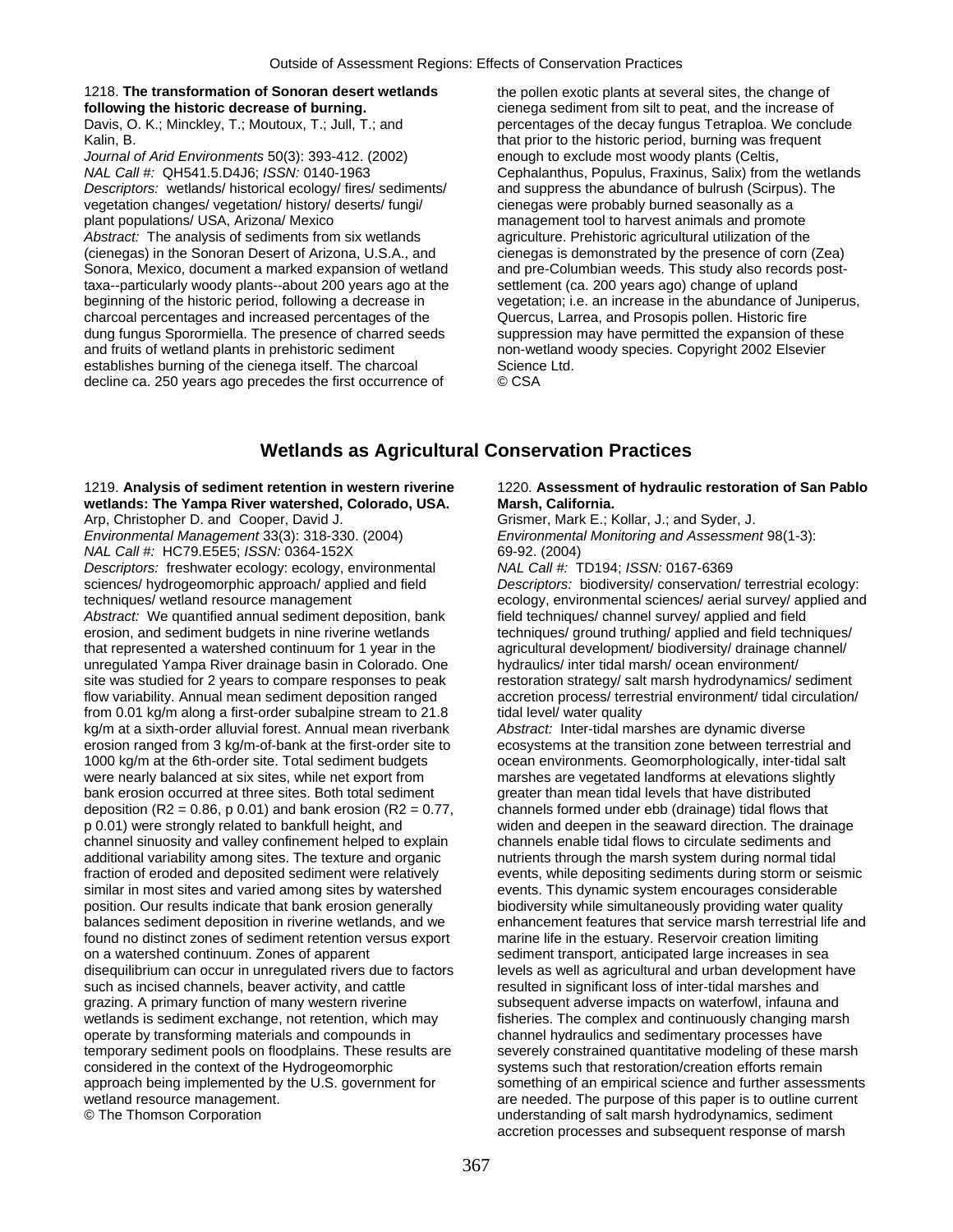vegetation to set the stage for assessment of a marsh restoration effort along San Pablo Bay near San Francisco, California. Several kilometers of drainage channels were constructed in a 624 ha disturbed salt marsh to restore tidal circulation and vegetation so as to enhance habitat for threatened species (e.g. clapper rail, harvest mouse, delta smelt and potentially anadromous fish species). Two distinct drainage channel systems ('east' and 'west') were installed having similar channel dimensions common to salt marshes in the region, but having design bankfull tidal prism volumes differing by a factor of two. Following channel excavation, main channel tidal flows and sediment loads as well as marsh sediment accretion rates were monitored to assess the relative success of the excavation in restoring tidal circulation and vegetation (Salicornia spp.) to the marsh. Annual aerial surveys corroborated with ground-truthing indicated that marsh vegetation rapidly expanded, from 40 to 85% coverage several years following excavation. The 'east' channel intake was nearly completely silted in within three years. However, channel surveys and flow measurements indicated that the 'east' channel system tidal prism was only about 1200 m3, more than an order of magnitude less than that of the stable 'west' channel system. Marsh sediment accretion rates were on the order of 7-8 mm yr-1, a rate common to the Pacific coast region that exceeds estimated sea level rise rates of apprx2 mm yr-1. East channel network siltation resulted in storm and spring tidal flood ponding such that marsh vegetation coverage decreased to 51% of the marsh area and related habitat expansion decreased. These results are considered in terms of the primary inter-tidal marsh factors affecting possible restoration/creation strategies.

© The Thomson Corporation

## 1221. **Bird use of restoration and reference marshes within the Barn Island Wildlife Management Area, Stonington, Connecticut, USA.**

Brawley, A. H.; Warren, R. S.; and Askins, R. A. *Environmental Management* 22(4): 625-633. (1998) *NAL Call #:* HC79.E5E5; *ISSN:* 0364-152X *Descriptors:* ecosystem management/ environment management/ salt marshes/ impoundments/ species diversity/ population density/ aquatic birds/ USA, Connecticut/ tidal marshes/ birds/ habitats/ estuaries/ vegetation/ artificial wetlands/ environmental restoration/ habitat utilization/ Aves/ USA, Connecticut, Stonington, Barn Island Wildlife Management Area/ restoration/ birds/ habitat community studies/ mechanical and natural changes/ estuaries/ reclamation

*Abstract:* Tidal marshes have been actively restored in Connecticut for nearly 20 years, but evaluations of these projects are typically based solely on observations of vegetation change. A formerly impounded valley marsh at the Barn Island Wildlife Management Area is a notable exception; previous research at this site has also included assessments of primary productivity, macroinvertebrates, and use by fishes. To determine the effects of marsh restoration on higher trophic levels, we monitored bird use at five sites within the Barn Island complex, including both restoration and reference marshes. Use by summer bird populations within fixed plots was monitored over two years at all sites. Our principal focus was Impoundment One, a previously impounded valley marsh reopened to full tidal exchange in 1982. This restoration site supported a greater

abundance of wetland birds than our other sites, indicating that it is at least equivalent to reference marshes within the same system for this ecological function. Moreover, the species richness of birds and their frequency of occurrence at Impoundment One was greater than at 11 other estuarine marshes in southeastern Connecticut surveyed in a related investigation. A second marsh, under restoration for approximately ten years, appears to be developing in a similar fashion. These results complement previous studies on vegetation, macroinvertebrates, and fish use in this system to show that, over time, the reintroduction of tidal flooding can effectively restore important ecological functions to previously impounded tidal marshes. © CSA

### 1222. **Fish assemblage composition in constructed and natural tidal marshes of San Diego Bay: Relative influence of channel morphology and restoration history.**

Williams, G. D. and Zedler, J. B. *Estuaries* 22(3A): 702-716. (Sept. 1999) *NAL Call #:* GC96.E79; *ISSN:* 0160-8347 *Descriptors:* wetlands/ tides/ environmental restoration/ habitat utilization/ USA, California/ USA, California, San Diego Bay/ tidal marshes/ morphology/ rehabilitation/ channel morphology/ species composition/ aquatic habitats/ population density/ killifish/ multivariate analysis/ monitoring/ biological sampling/ physical properties/ environment management/ river engineering/ ecosystem disturbance/ environmental impact/ community composition/ fluvial morphology/ environmental factors/ Pisces/ Fundulus parvipinnis/ California killifish/ reclamation/ water quality control/ mechanical and natural changes/ multi-disciplinary studies/ environmental effects/ erosion and sedimentation

*Abstract:* This study evaluated the use by fish of restored tidal wetlands and identified links between fish species composition and habitat characteristics. We compared the attributes of natural and constructed channel habitats in Sweetwater Marsh National Wildlife Refuge, San Diego Bay, California, by using fish monitoring data to explore the relationships between channel environmental characteristics and fish species composition. Fishes were sampled annually for 8 yr (1989-1996) at eight sampling sites, four in constructed marshes and four in natural marshes, using beach seines and blocking nets. We also measured channel habitat characteristics, including channel hydrology (stream order), width and maximum depth, bank slope, water quality (DO, temperature, salinity), and sediment composition. Fish colonization was rapid in constructed channels, and there was no obvious relationship between channel age and species richness or density. Total richness and total density did not differ significantly between constructed and natural channels, although California killifish (Fundulus parvipinnis) were found in significantly higher densities in constructed channels. Multivariate analyses showed fish assemblage composition was related to channel habitat characteristics, suggesting a channel's physical properties were more important in determining fish use than its restoration status. This relationship highlights the importance of designing restoration projects with natural hydrologic features and choosing proper assessment criteria in order to avoid misleading interpretations of constructed channel success. We recommend that future projects be designed to mimic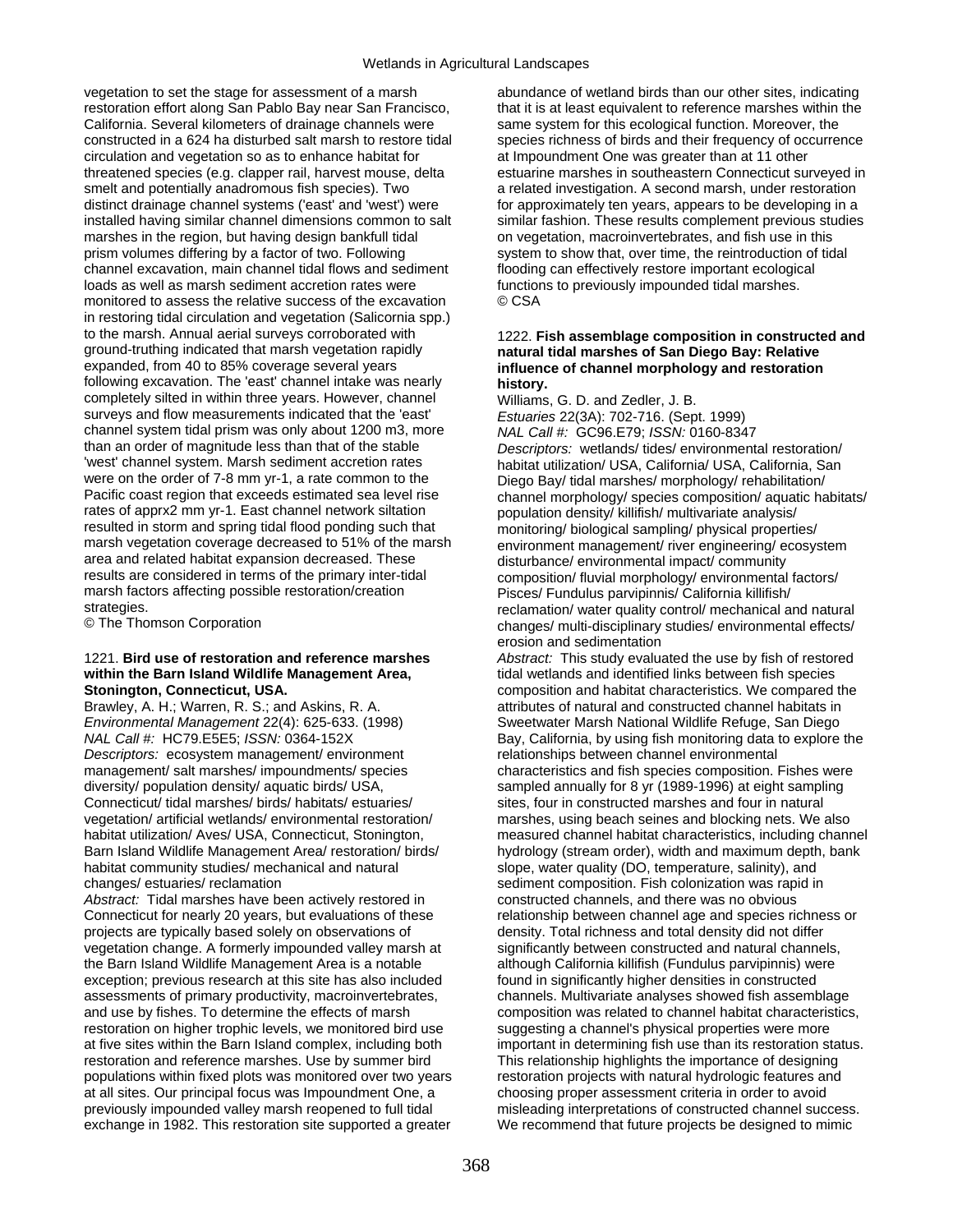natural marsh hydrogeomorphology and diversity more closely, the assessment process utilize better estimates of fish habitat function (e.g., individual and community-based species trends, residence time, feeding, growth) and reference site choice, and experimental research be further incorporated into the restoration process. © CSA

#### 1223. **Hydrologic restoration of a fen in Rocky Mountain National Park, Colorado, USA.**

Cooper, D. J.; MacDonald, L. H.; Wenger, S. K.; and Woods, S. W.

*Wetlands* 18(3): 335-345. (Sept. 1998) *NAL Call #:* QH75.A1W47; *ISSN:* 0277-5212 *Descriptors:* wetlands/ marshes/ hydrology/ environment management/ soil mechanics/ ground water/ water levels/ rainfall/ USA, Colorado, Rocky Mountain National Park, Big meadows/ rehabilitation/ fens/ national parks/ water table fluctuations/ anaerobic conditions/ precipitation/ mountains/ hydrological regime/ ditches/ laminar flow/ environmental restoration/ USA, Colorado, Rocky Mountain National Park/ USA, Colorado, Rocky Mountain Natl. Park, Big meadows/ ditch blocking/ conservation, wildlife management and recreation/ environmental action

*Abstract:* Big Meadows, a 63-ha fen in Rocky Mountain National Park (RMNP), was ditched for agricultural purposes in the early part of this century. Although use of the ditch ceased after the establishment of RMNP in 1915, it continued to intercept sheet flows in the central and southern portions of the fen, causing the ground-water level to decrease and aerobic soil conditions to develop in the mid- to late-summer of most years. In 1990, the ditch was blocked in an attempt to restore the hydrologic regime in the central and southern portions of the fen. Water-level data from three years prior to restoration and four years after restoration show that blocking the ditch successfully restored surface sheet flow, high late-summer water-table levels, and anaerobic soil conditions in much of the central and southern portions of the fen. Conditions in these areas are now similar to those in the northern portion of the fen. The long-term data from this site also indicate that summer rainfall has a greater influence on the magnitude of latesummer drying than the size of the winter snowpack. In a post-restoration year with extremely low rainfall in July and August, water levels throughout the fen decreased to levels similar to those observed throughout most of the prerestoration period. The study suggests that this and other fens in the southern Rocky Mountains are extremely sensitive to summer precipitation and the hydrologic changes created by even small ditches or water diversions. © CSA

## 1224. **Rapid salinity mapping by electromagnetic induction for determining riparian restoration potential.**

Sheets, K. R.; Taylor, J. P.; and Hendrickx, J. M. H. *Restoration Ecology* 2(4): 242-246. (1994) *NAL Call #:* QH541.15.R45R515; *ISSN:* 1061-2971 *Descriptors:* wetlands/ mapping/ riparian environments/ environmental restoration/ flood plains/ ecosystem management/ nature conservation/ sediments/ conservation/ electromagnetic radiation/ sampling/ salinity/ soils/ sediment properties/ riparian waters/ saline soils/ environmental restoration/ salinity/ soils/ sediment properties/ riparian waters/ saline soils/ soil sampling/ riparian environments/ ecosystem management/ nature

conservation/ electromagnetic radiation/ sampling/ reclamation/ methods and instruments/ protective measures and control/ evaluation, processing and publication/ freshwater pollution/ freshwater *Abstract:* The feasibility of measuring soil salinity with electromagnetic induction (EM) for determining riparian restoration potential was investigated on a 28-hectare plot at the Bosque del Apache National Wildlife Refuge in central New Mexico. The plot was cleared of exotic Tamarix chinensis (saltcedar), surveyed and gridded into 1370.2 hectare sections. Soil samples and EM measurements were taken at each section. We compared laboratorydetermined EC sub(e) values from the soil samples with EC sub(a) values calculated from the EM measurements using a model developed by Rhoades et al. (1990). Direct comparison of EC sub(e) values determined from the two methods yields a low correlation due to sample-size differences but the calculated EC sub(a) was able to accurately predict whether the measured EC sub(e) would lie above or below some threshold value. An assessment of general site suitability for riparian restoration with electromagnetic induction has proven to be a rapid, accurate, and cost-effective alternative to intensive soil sampling. © CSA

#### 1225. **Seasonal performance of a wetland constructed to process dairy milkhouse wastewater in Connecticut.**  Newman, J. M.; Clausen, J. C.; and Neafsey, J. A. *Ecological Engineering* 14(1-2): 181-198. (Jan. 2000) *NAL Call #:* TD1.E26; *ISSN:* 0925-8574. *Notes:* Special Issue: Nitrogen & phosphorus retention in wetlands

*Descriptors:* agricultural pollution/ wastewater treatment/ pollution control/ USA, Connecticut/ artificial wetlands/ construction/ dairy wastes/ nonpoint pollution sources/ water pollution/ biochemical oxygen demand/ seasonal variations/ dairies/ fecal coliforms/ nutrients/ denitrification/ building and construction/ dairy industry waste waters/ pollution (nonpoint sources)/ pollution (water)/ oxygen demand (biochemical)/ seasonal variations/ dairy milkhouse wastewaters/ performance assessment/ characteristics, behavior and fate/ wastewater treatment processes/ sewage & wastewater treatment/ water treatment *Abstract:* Constructed wetlands are gaining increased attention for treatment of nonpoint sources of water pollution. Although constructed wetlands have been utilized for wastewater treatment in warm climates, their performance in cold climates has been questioned. A surface-flow wetland, designed to treat 2.65 m super(3) d super(-1) of milkhouse wastewater, was constructed on the University of Connecticut's Storrs campus in 1994. The purpose of the project was to determine the efficiency of the system in reducing nitrogen, phosphorus, five-day biochemical oxygen demand (BOD sub(5)), total suspended solids (TSS), and fecal coliform bacteria (FC). The wetland was designed to process an estimated BOD sub(5) loading rate of 7.3 g m super(-2) d super(-1), which was less than half of the average actual loading rate. The overall percentage of mass retention was 94, 85, 68, 60 and 53% for TSS, BOD sub(5), total phosphorus, nitratenitrite and total Kjeldahl-nitrogen, respectively. Although the wetland became a net source of ammonia nitrogen (NH sub(3)-N) following plant die back in fall 1994, NH sub(3)-N outflow concentrations have gradually declined over time.